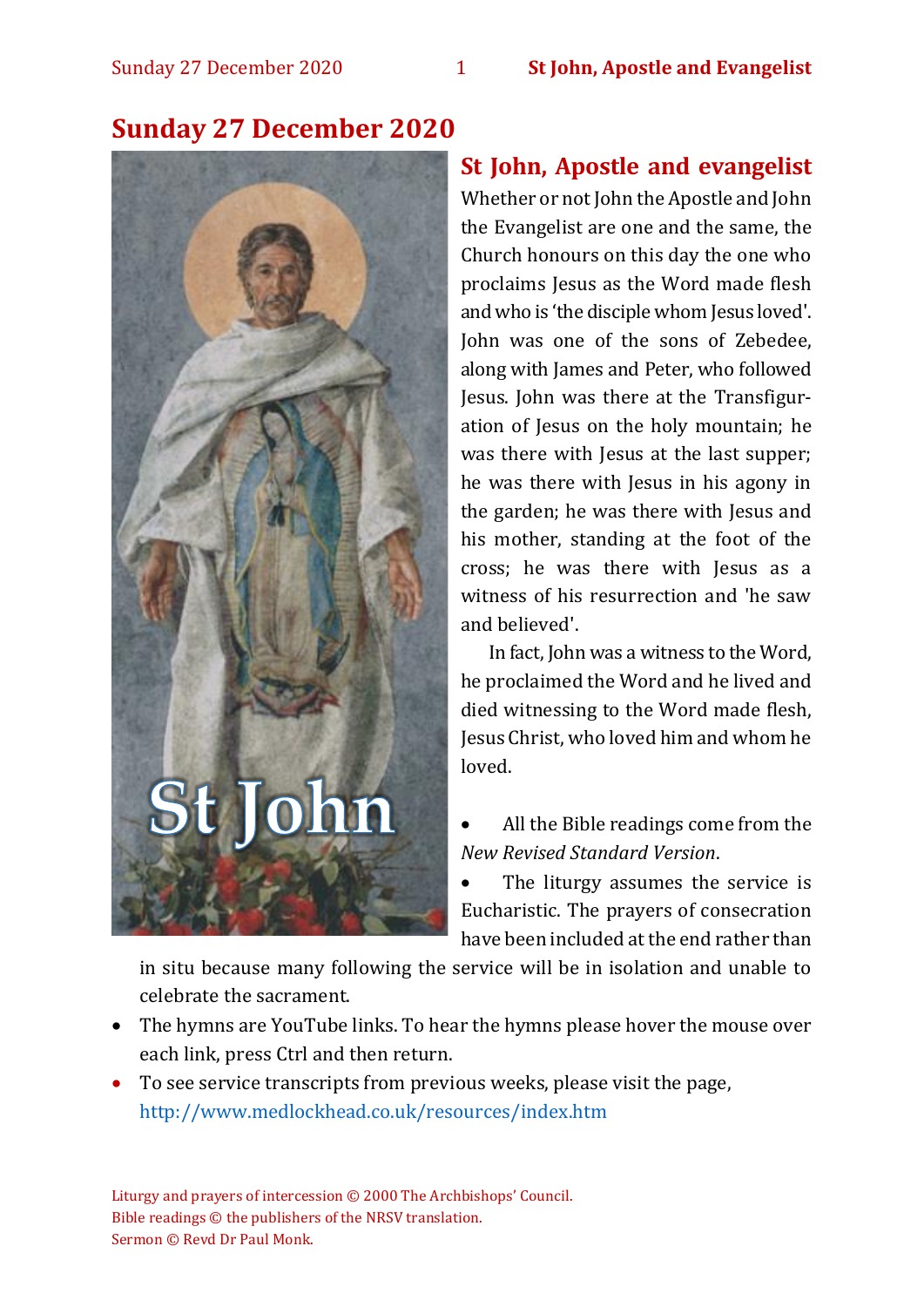Sunday 27 December 2020 2 **St John, Apostle and Evangelist**

## **Introduction and welcome**

HYMN 1 **[Infant holy, infant lowly](https://www.youtube.com/watch?v=gwWXOrqxT00)** (please click on this link to hear the hymn)

## **The Welcome**

In the name of the Father, and of the Son, and of the Holy Spirit

All **Amen.**

The Lord be with you

All **And also with you.**

## **The Preparation**

All **Almighty God,**

**to whom all hearts are open, all desires known, and from whom no secrets are hidden: cleanse the thoughts of our hearts by the inspiration of your Holy Spirit, that we may perfectly love you, and worthily magnify your holy name; through Christ our Lord. Amen.**

Our Lord Jesus Christ said: The first commandment is this: 'Hear, O Israel, the Lord our God is the only Lord. You shall love the Lord your God with all your heart, with all your soul, with all your mind, and with all your strength.'

And the second is this: 'Love your neighbour as yourself.' There is no other commandment greater than these. On these two commandments hang all the law and the prophets.

#### All **Amen. Lord, have mercy.**

Hear what Saint John says: 'If we say we have no sin, we deceive ourselves, and the truth is not in us. If we confess our sins, God is faithful and just, and will forgive us our sins, and cleanse us from all unrighteousness.'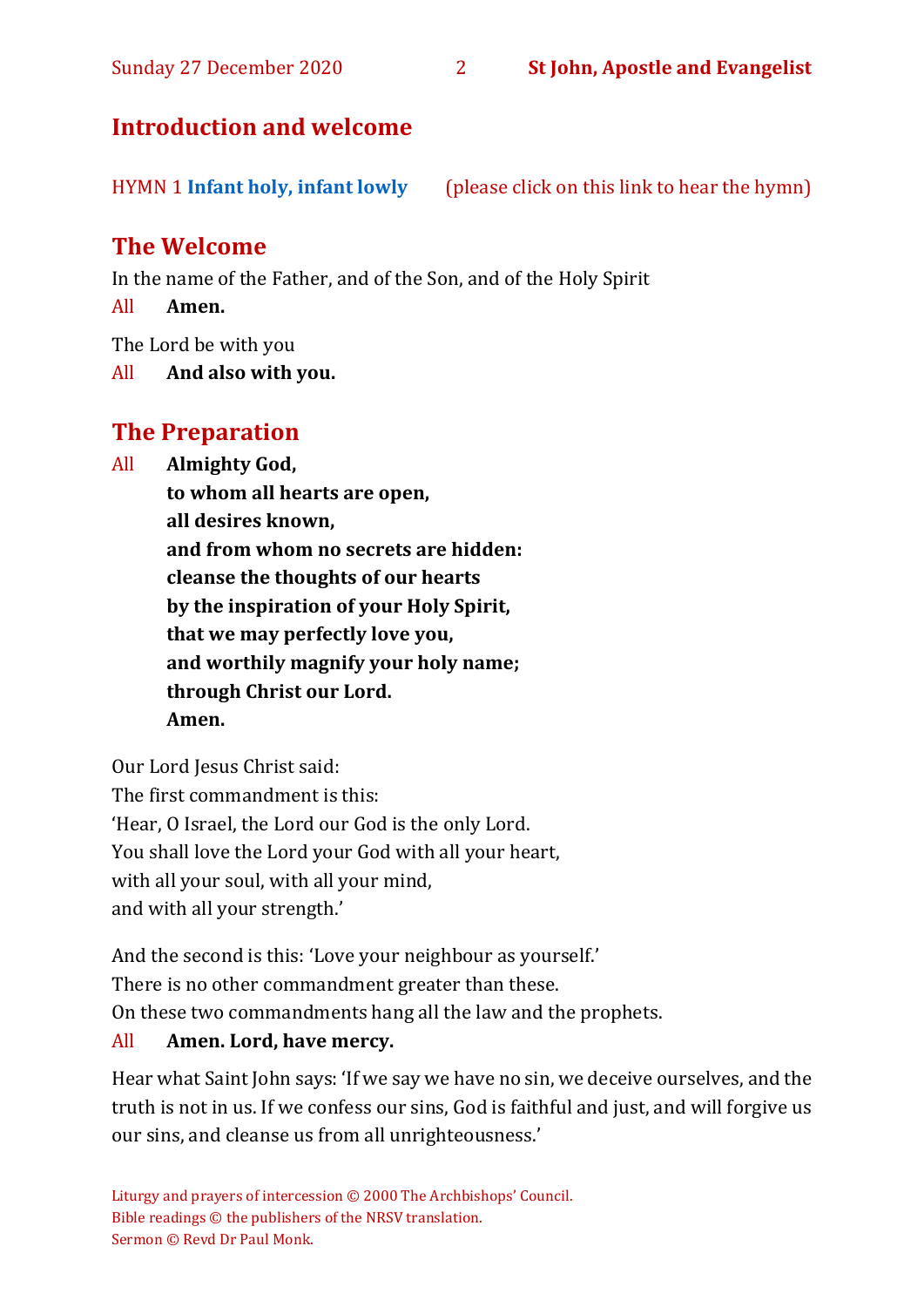All **Almighty God, our heavenly Father, we have sinned against you and against our neighbour in thought and word and deed, through negligence, through weakness, through our own deliberate fault. We are truly sorry and repent of all our sins. For the sake of your Son Jesus Christ, who died for us, forgive us all that is past and grant that we may serve you in newness of life to the glory of your name. Amen.**

Almighty God,

who forgives all who truly repent, have mercy upon you, pardon and deliver you from all your sins, confirm and strengthen you in all goodness, and keep you in life eternal; through Jesus Christ our Lord. All **Amen.**

## **The Gloria**

This Gloria is sung to the tune of 'Cwm Rhondda'. Click **[here](about:blank)** for the tune.

All **Glory be to God in Heaven, Songs of joy and peace we bring, Thankful hearts and voices raising, To creation's Lord we sing. Lord we thank you, Lord we praise you, Glory be to God our King: Glory be to God our King. Lamb of God, who on our shoulders, Bore the load of this world's sin; Only Son of God the Father, You have brought us peace within.**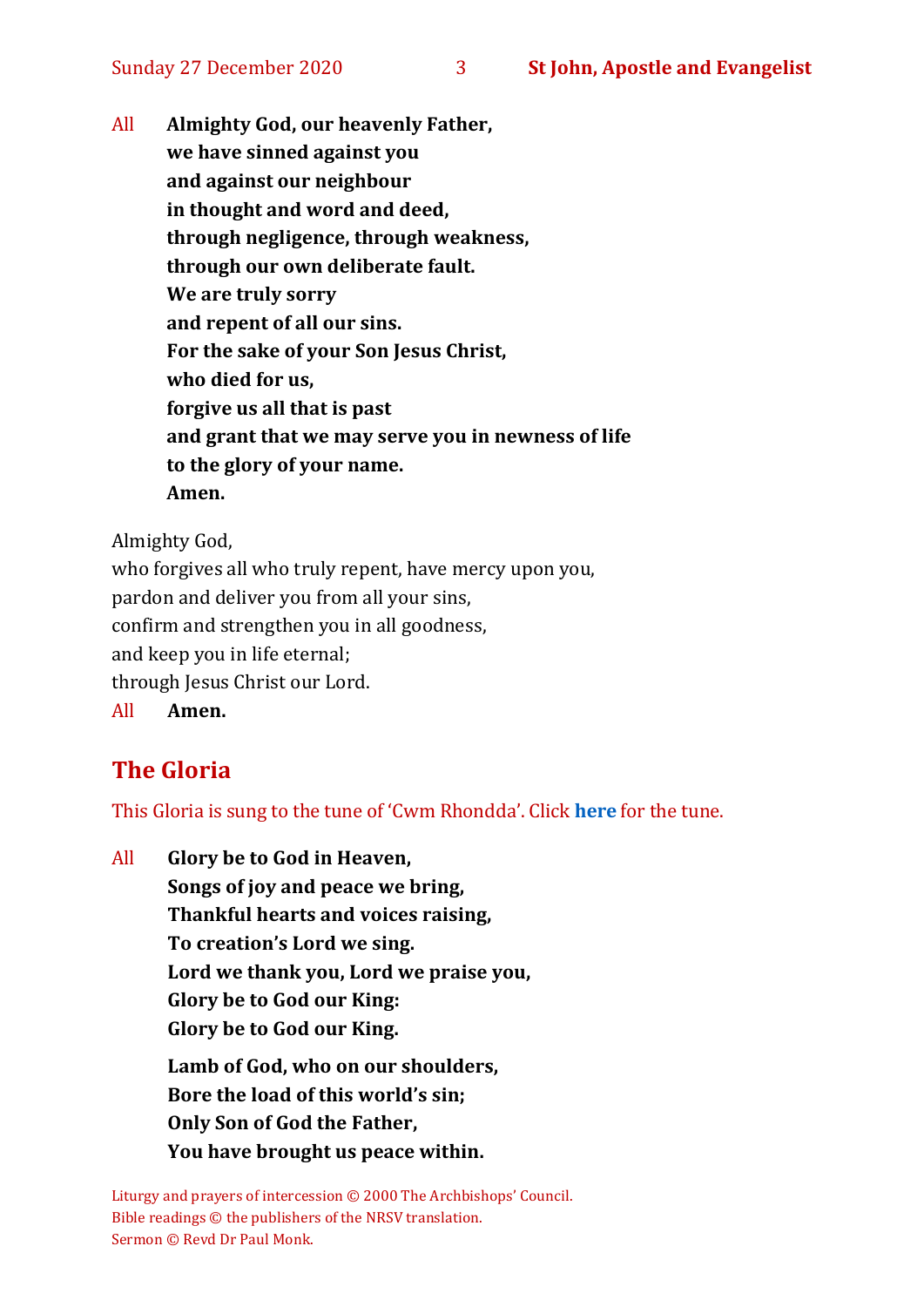#### Sunday 27 December 2020 4 **St John, Apostle and Evangelist**

**Lord, have mercy, Christ have mercy, Now your glorious reign begin: Now your glorious reign begin.**

**You O Son of God are Holy, You we praise with one accord. None in heav'n or earth is like you, Only you are Christ the Lord. With the Father and the Spirit, Ever worshipped and adored: Ever worshipped and adored.**

## **The Collect for St John**

Merciful Lord, cast your bright beams of light upon the Church: that, being enlightened by the teaching of your blessèd apostle and evangelist Saint John, we may so walk in the light of your truth that we may at last attain to the light of everlasting life; through Jesus Christ your incarnate Son our Lord, who is alive and reigns with you, in the unity of the Holy Spirit, one God, now and for ever. All **Amen.**

## **First reading**

A reading from the Second Book of Moses called Exodus

Moses used to take the tent and pitch it outside the camp, far off from the camp; he called it the tent of meeting. And everyone who sought the Lord would go out to the tent of meeting, which was outside the camp. Whenever Moses went out to the tent, all the people would rise and stand, each of them at the entrance of their tents, and watch Moses until he had gone into the tent.

When Moses entered the tent, the pillar of cloud would descend and stand at the entrance of the tent, and the Lord would speak with Moses. When all the people saw the pillar of cloud standing at the entrance of the tent, all the people would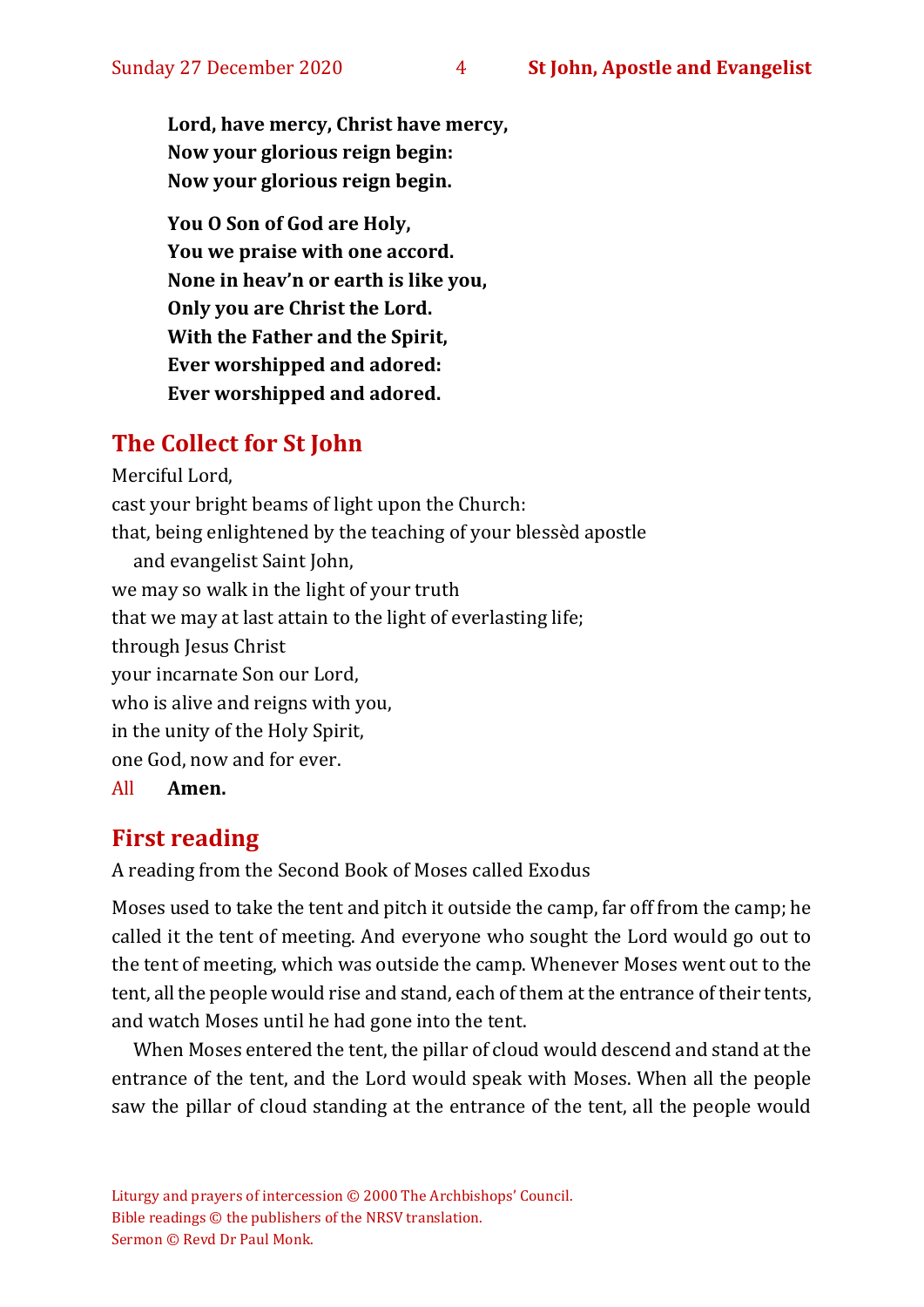#### Sunday 27 December 2020 5 **St John, Apostle and Evangelist**

rise and bow down, all of them, at the entrance of their tent. Thus the Lord used to speak to Moses face to face, as one speaks to a friend. *Exodus 33:7–11a*

This is the Word of the Lord

#### All **Thanks be to God.**

#### **Second reading**

A reading from the First Letter of St John

We declare to you what was from the beginning, what we have heard, what we have seen with our eyes, what we have looked at and touched with our hands, concerning the word of life – this life was revealed, and we have seen it and testify to it, and declare to you the eternal life that was with the Father and was revealed to us – we declare to you what we have seen and heard so that you also may have fellowship with us; and truly our fellowship is with the Father and with his Son Jesus Christ. We are writing these things so that our joy may be complete.

This is the message we have heard from him and proclaim to you, that God is light and in him there is no darkness at all. If we say that we have fellowship with him while we are walking in darkness, we lie and do not do what is true; but if we walk in the light as he himself is in the light, we have fellowship with one another, and the blood of Jesus his Son cleanses us from all sin. If we say that we have no sin, we deceive ourselves, and the truth is not in us. If we confess our sins, he who is faithful and just will forgive us our sins and cleanse us from all unrighteousness. If we say that we have not sinned, we make him a liar, and his word is not in us. *1 John 1*

This is the Word of the Lord All **Thanks be to God.**

HYMN 2 **[Away in a manger](https://www.youtube.com/watch?v=yjke_DVaa_c&t=2s)** (please click on this link to hear the hymn)

## **Gospel reading**

Hear the Gospel of our Lord Jesus Christ according to John

#### All **Glory to you O Lord.**

Peter saw the disciple whom Jesus loved following them; he was the one who had reclined next to Jesus at the supper and had said, 'Lord, who is it that is going to betray you?' When Peter saw him, he said to Jesus, 'Lord, what about him?' Jesus said to him, 'If it is my will that he remain until I come, what is that to you? Follow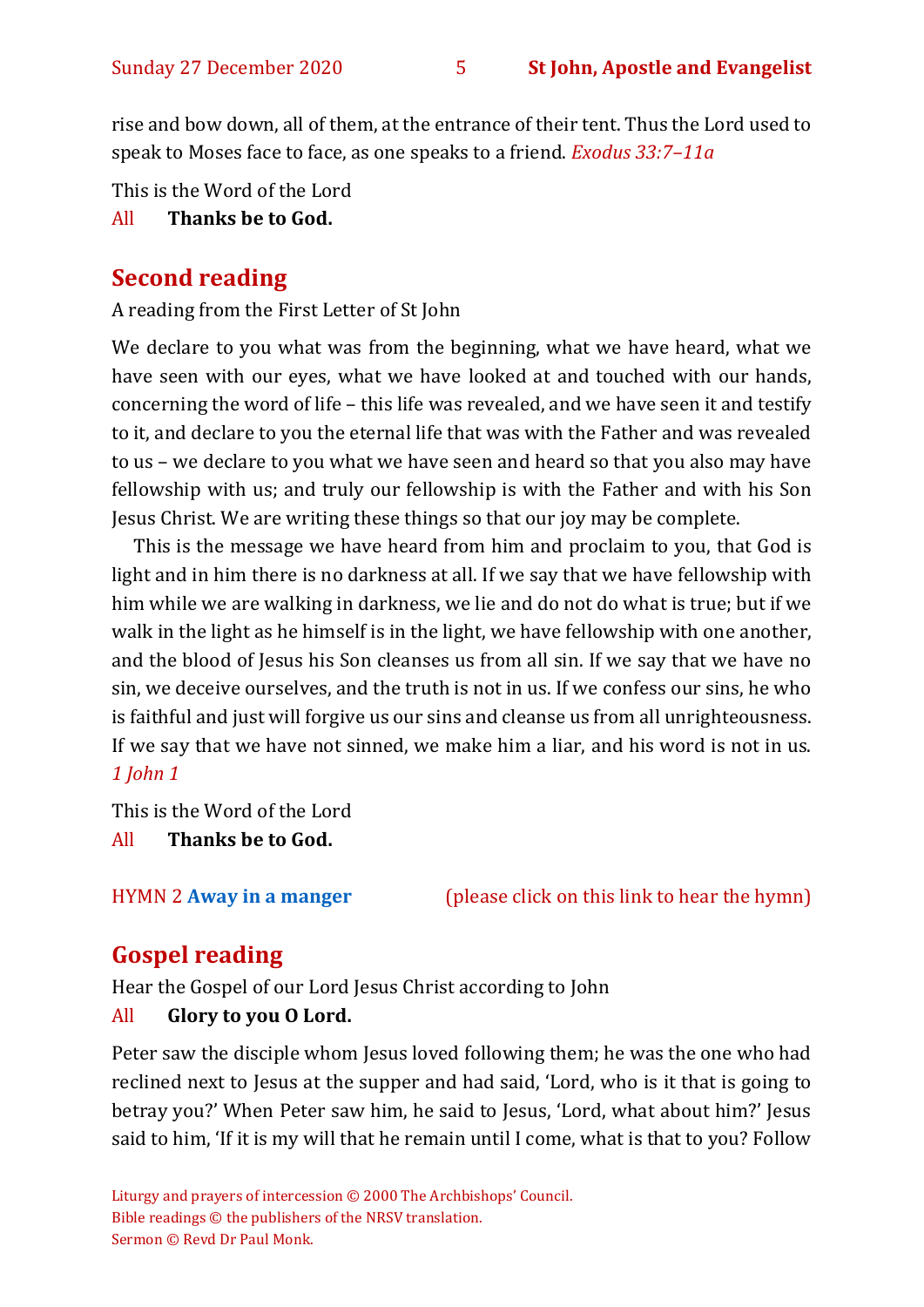me!' So the rumour spread in the community that this disciple would not die. Yet Jesus did not say to him that he would not die, but, 'If it is my will that he remain until I come, what is that to you?' This is the disciple who is testifying to these things and has written them, and we know that his testimony is true. But there are also many other things that Jesus did; if every one of them were written down, I suppose that the world itself could not contain the books that would be written. *John 21:20–25*

This is the Gospel of the Lord

All **Praise to you O Christ.** 

#### **Sermon**

I love Christmas. I love the way it satisfies all my human senses. It's usually the sounds of Christmas I notice first: the haunting music of carols sung to a bouncing tune. Next are the mouth-watering smells of Christmas: the scent of a freshly erected pine tree and mince pies fresh from the oven. Did I say 'mince pies'? I did because I also love the tastes of Christmas, from mince pies to mulled wine. But for me, the one thing I simply could not do without are the sights of Christmas: the tinsel and the baubles as they sparkle; the twinkling Christmas lights on a tree. Maybe it's the rich primary colours but I suspect it's the reflections that make it for me.

This is how a bauble works: take a layer of something transparent such as glass or plastic and put a very thin layer of something reflective on one side, so it can act like a mirror. We see a glittery effect when we look at tinsel because light bounces off the vast number of tiny, tiny mirrors. And the glitter looks *coloured* because the plastic is coloured, so we see red light if the plastic of the tinsel is red; a bauble made with green glass looks green because the light takes its colour from the green glass. And we see it because of the reflecting light. Think of a tree in candle-light. We don't just see the tinsel; we see a trillion spangles of light shining toward us. We don't just see a bauble; we see light reflecting off a mirrored globe. We see glitter as light reflects off it; without the millions of reflecting surfaces that make up the glitter, we would lose the tree altogether. We see something because we see light.

If you think of it, much of the Christmas story has been designed to act pretty much like glitter and tinsel. We don't ever see God *directly* because we can't. He's a spirit. But he does affect our senses as things interact with—reflect—something of His nature. For example, we don't see God when we enter a place of prayer but we sense something of his holiness and purity. Or another example: each time we encounter love, we sense something of God because the Bible says God is so characterised by love that He *is* love. Just as we see a bauble when light bounces off its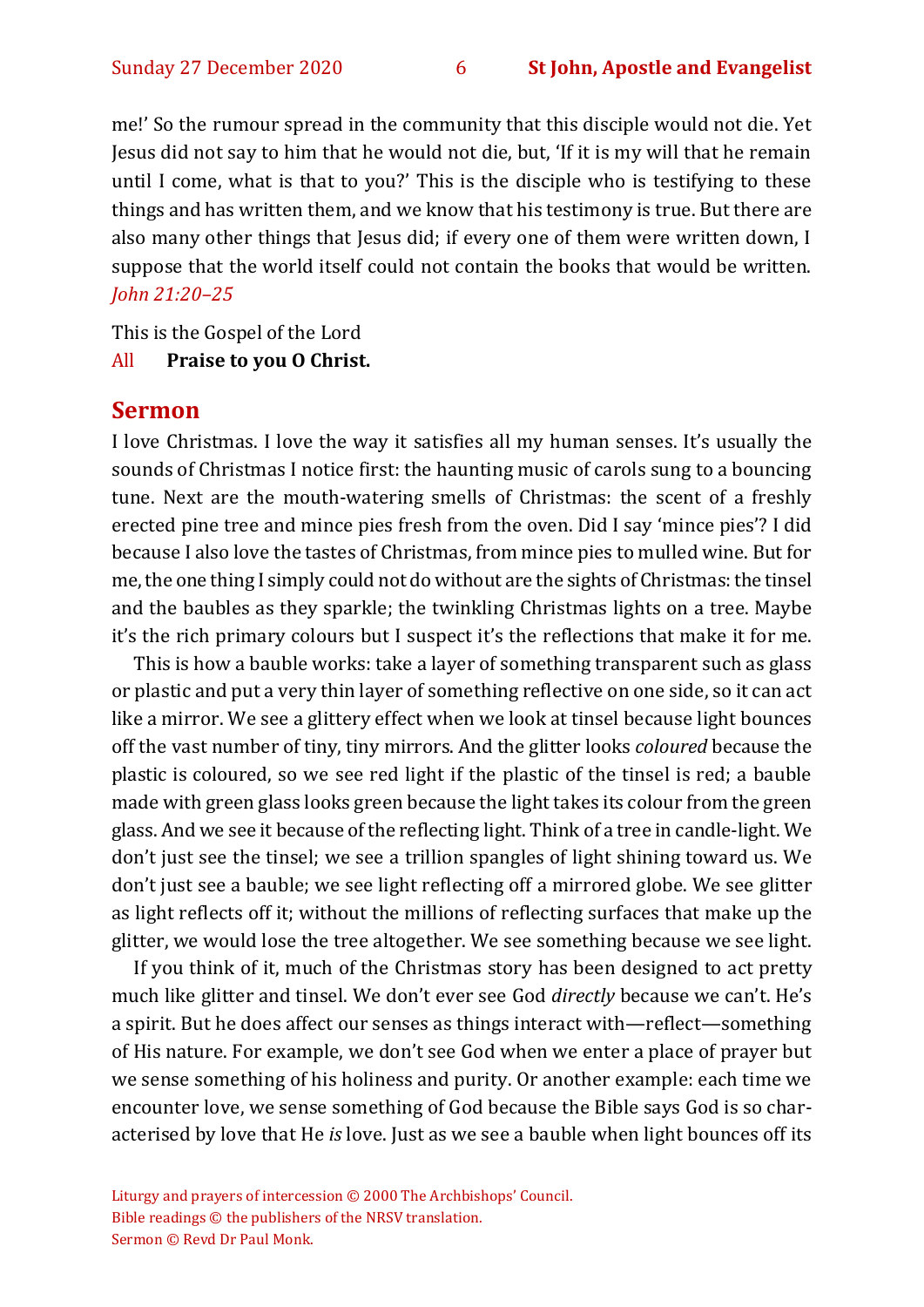Sunday 27 December 2020 7 **St John, Apostle and Evangelist**

mirrored surface, so every time we feel love we have in fact encountered something emanating from a loving God.

And then we think of Jesus. While we cannot see God himself, we *can* see Jesus. The faith-soaked words of the Bible describe Jesus as the visible image of an *in*visible God. Just as we see tinsel by the light it reflects, so we see God the Almighty when we look at Jesus. At Christmas, we don't just see a baby in a manger. We see a God who is so determined to change the world for the better that he become a tiny human babe in a manger, born in Bethlehem long ago. When we see Jesus healing, caring, mending, forgiving, we are in fact seeing a God doing just those same acts of redemption.

Today in the Church calendar we remember St John. He was a master storyteller but also a theologian of unfathomable depth. His major insights are the way we can see God because of the way actions and words, signs and symbols, point beyond themselves to truth—just like light bouncing off a mirror tells us a mirror is there and that the mirror is shiny, so John teaches that love points beyond itself to God. And his second insight comes from the first: it's about light. We discern Jesus living in our lives just like we discern light in a room: it reveals, illuminates and makes safe. We can see God for who He is; we can see beyond love to the love that He is and the love He sponsors. That light can make safe any level of darkness.

This Christmas, all of us can enjoy the sounds and sights, the smells and tastes of Christmas. The reason we repeat the traditions of Christmas is the way they evoke so powerful a response in us. That power comes directly from the God they point us toward. Like light reflecting off a bauble, the satisfaction we sense at Christmas comes from the way these senses of Christmas help reflect the very character of God. We can see the sights and we hear the sounds … and we *will* enjoy them. Or we can look and hear and realise they point beyond themselves to God.

#### **The Creed**

Do you believe and trust in God the Father, the source of all being and life, the one for whom we exist? All **We believe and trust in him.**

Do you believe and trust in God the Son, who took our human nature, died for us and rose again?

#### All **We believe and trust in him.**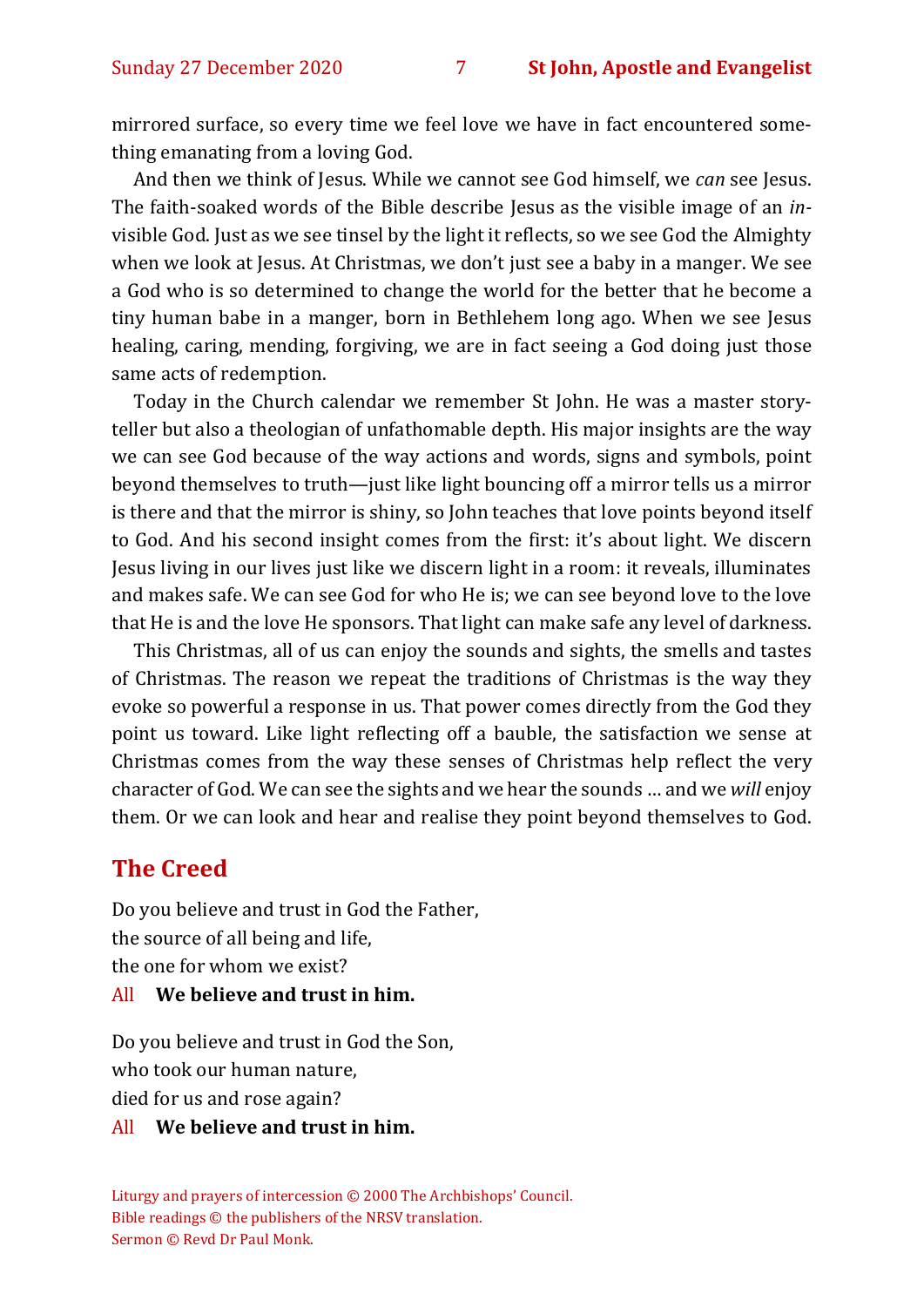#### Sunday 27 December 2020 8 **St John, Apostle and Evangelist**

Do you believe and trust in God the Holy Spirit, who gives life to the people of God and makes Christ known in the world?

#### All **We believe and trust in him.**

This is the faith of the Church.

All **This is our faith. We believe and trust in one God, Father, Son and Holy Spirit. Amen.**

## **Prayers of intercession**

Rejoicing in the love and life of God made visible among us, let us pray to Jesus, the only-begotten Son.

Bread of life,

your beloved disciple John has brought us your living word, inspire all evangelists and teachers to build up your Church …

Light of the world,

illuminate the dark places of this world,

where sin, violence and death cast their shadow over human lives …

Door of the sheepfold,

protect all who are in trouble or danger,

and give grace to our loved ones, families and friends …

Way, truth and life,

minister to all who are lost, misguided or without faith; bind up the broken, and give rest to the weary …

Resurrection and the life,

raise us up at the last day

with all who have gone before us in faith,

with those whom we love but see no longer,

with John and all your saints,

that in your Father's house we may come to the place you have prepared for us.

Incarnate Lord, accept these our prayers for the sake of your most holy name.

Merciful Father,

All **accept these prayers for the sake of your Son, our Saviour Jesus Christ. Amen.**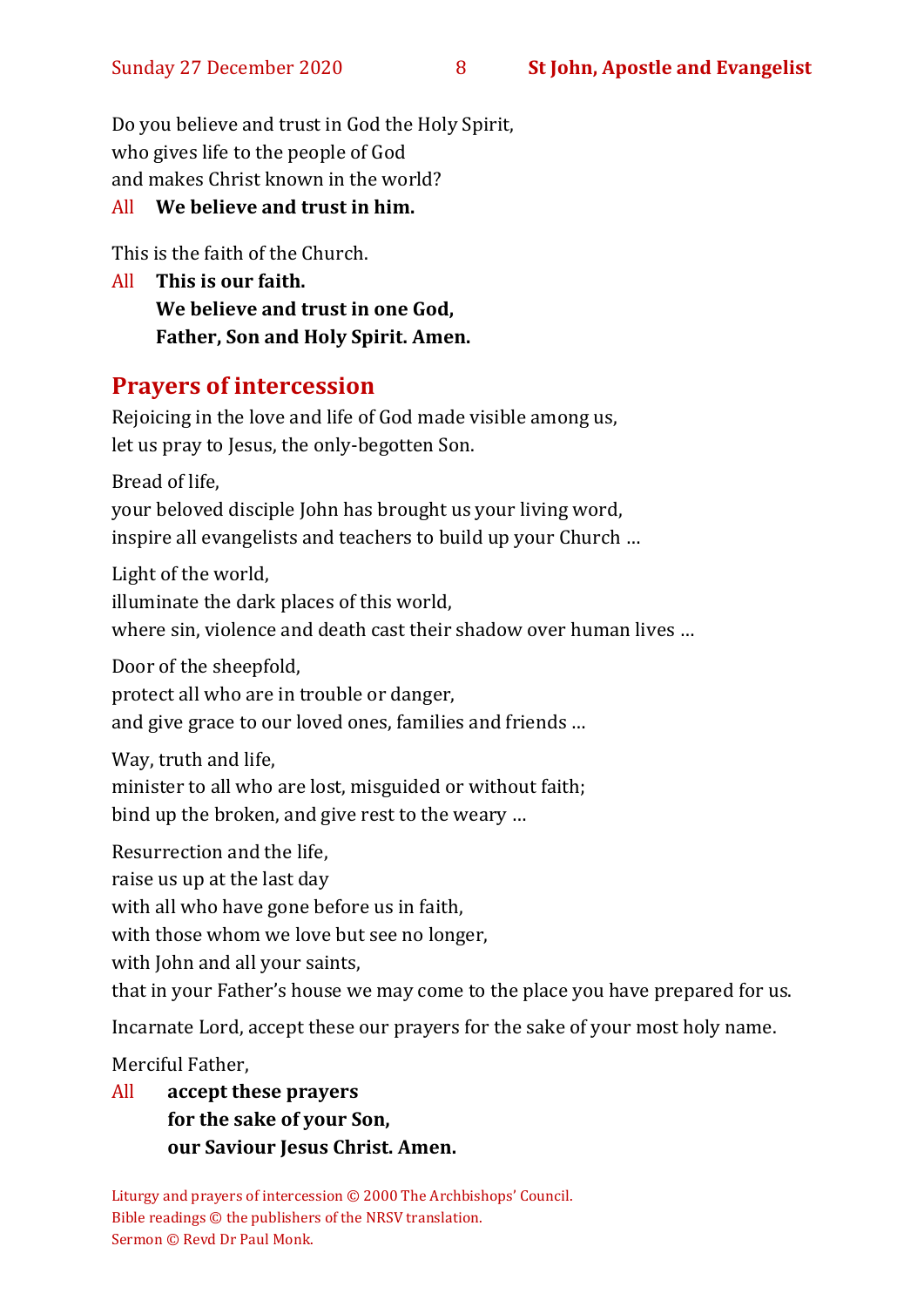## **The peace**

Jesus says, 'Peace I leave with you; my peace I give to you. I do not give to you as the world gives.'

The peace of the Lord be always with you,

All **And also with you.**

HYMN 3 **[Jesus good above all other](https://youtu.be/Cd7AdMPveBM)** (please click on this link to hear the hymn)

The liturgy of the Communion Service appears below

# The Dismissal

Grace from the eternal Father be with you; grace from the Word made flesh be with you; grace from the Spirit of truth be with you; and the blessing of God the Almighty: Father, Son, and Holy Spirit, be with you now and remain with you always. All **Amen.**

HYMN 4 **[Come and join the celebration](https://www.youtube.com/watch?v=aaZKd5vT0l8)** (click on this link to hear the hymn)

Go in peace to love and serve the Lord.

## All **In the name of Christ. Amen.**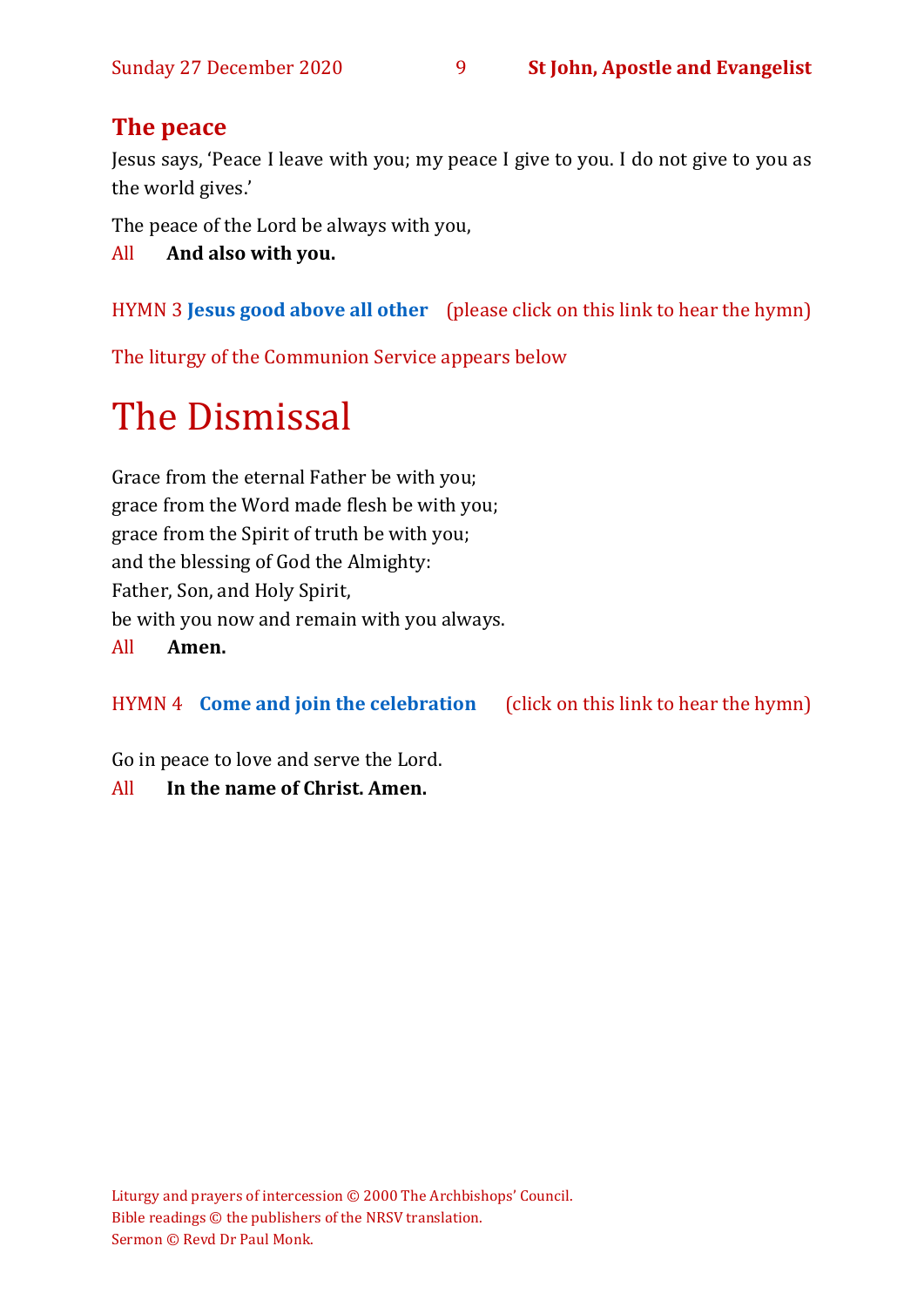#### Sunday 27 December 2020 10 **St John, Apostle and Evangelist**

## The Liturgy of the Sacrament

## Eucharistic Prayer (prayer E)

The Lord be with you

#### All **and also with you.**

Lift up your hearts.

#### All **We lift them to the Lord.**

Let us give thanks to the Lord our God.

#### All **It is right to give thanks and praise.**

All glory and honour be yours always and everywhere, mighty creator, ever-living God, through Jesus Christ our Lord; for he is the Word before all creation, the Life made manifest, the Light who shines in the darkness. He is the living Bread who has come down from heaven, the Good Shepherd, who lays down his life for the sheep, the Lamb of God who takes away the sin of the world. He stands among us in his risen power, and shows us his hands and his side. With joy we worship him as our Lord and our God. Therefore with all the angels of heaven we lift our voices to proclaim the glory of your name and sing our joyful hymn of praise:

All **Holy, holy, holy Lord, God of power and might, heaven and earth are full of your glory. Hosanna in the highest. Blessed is he who comes in the name of the Lord. Hosanna in the highest.**

We praise and bless you, loving Father, through Jesus Christ, our Lord; and as we obey his command, send your Holy Spirit, that broken bread and wine outpoured may be for us the body and blood of your dear Son.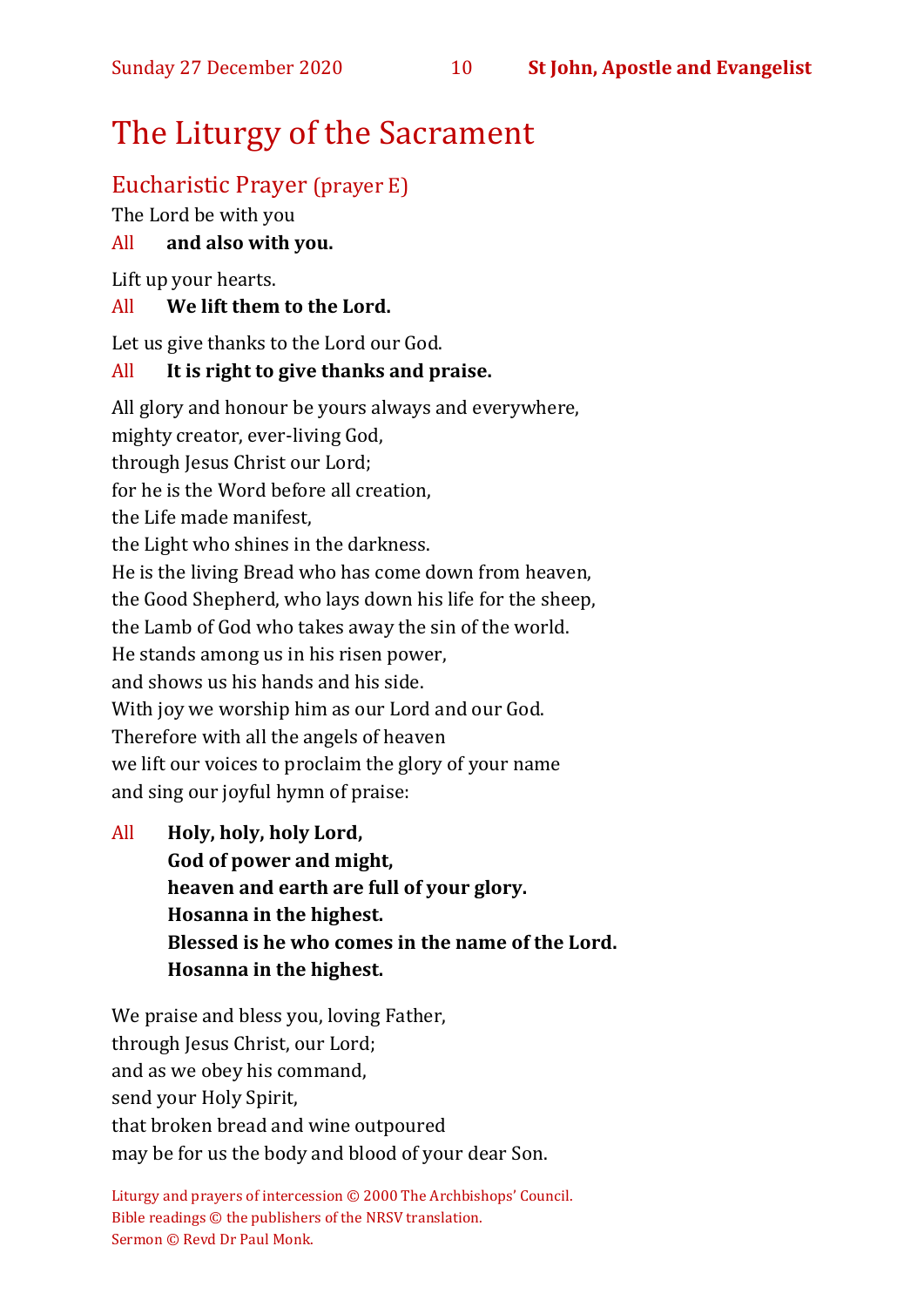On the night before he died he had supper with his friends and, taking bread, he praised you. He broke the bread, gave it to them and said: Take, eat; this is my body which is given for you; do this in remembrance of me.

When supper was ended he took the cup of wine. Again he praised you, gave it to them and said: Drink this, all of you; this is my blood of the new covenant, which is shed for you and for many for the forgiveness of sins. Do this, as often as you drink it, in remembrance of me.

So, Father, we remember all that Jesus did, in him we plead with confidence his sacrifice made once for all upon the cross.

Bringing before you the bread of life and cup of salvation, we proclaim his death and resurrection until he comes in glory.

Great is the mystery of faith:

All **Christ has died. Christ is risen. Christ will come again.**

Lord of all life, help us to work together for that day when your kingdom comes and justice and mercy will be seen in all the earth.

Look with favour on your people, gather us in your loving arms and bring us with St John and all the saints to feast at your table in heaven.

Through Christ, and with Christ, and in Christ, in the unity of the Holy Spirit, all honour and glory are yours, O loving Father, for ever and ever.

#### All **Amen.**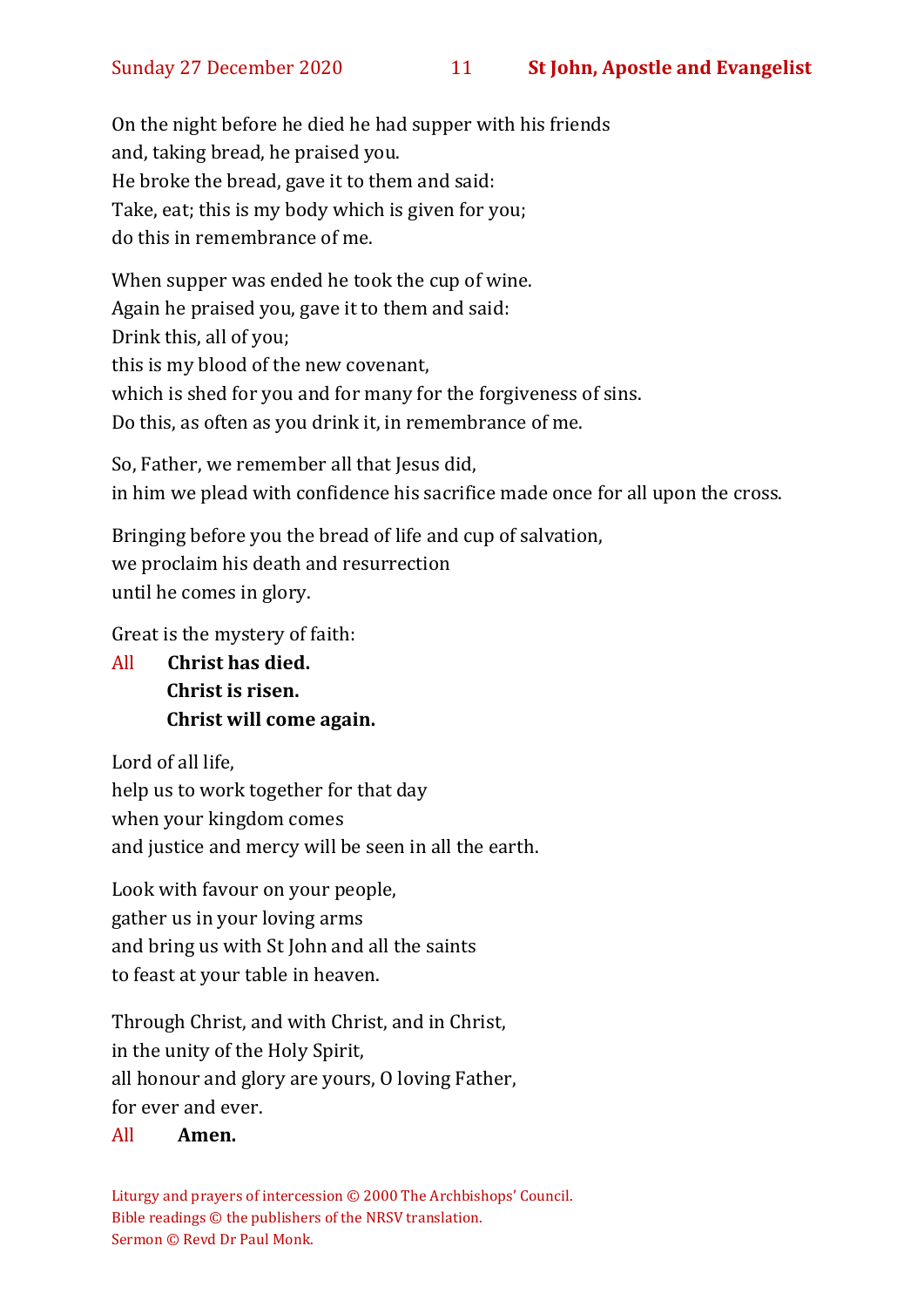#### Sunday 27 December 2020 12 **St John, Apostle and Evangelist**

### The Lord's Prayer

As our Saviour taught us, so we pray

All **Our Father in heaven, hallowed be your name, your kingdom come, your will be done, on earth as in heaven. Give us today our daily bread. Forgive us our sins as we forgive those who sin against us. Lead us not into temptation but deliver us from evil. For the kingdom, the power,** 

**and the glory are yours now and for ever. Amen.**

#### Breaking of the Bread

We break this bread to share in the body of Christ.

- All **Though we are many, we are one body, because we all share in one bread.**
- All **Lamb of God,**

**you take away the sin of the world, have mercy on us.**

**Lamb of God, you take away the sin of the world, have mercy on us.**

**Lamb of God, you take away the sin of the world, grant us peace.**

Draw near with faith. Receive the body of our Lord Jesus Christ which he gave for you, and his blood which he shed for you. Eat and drink in remembrance that he died for you, and feed on him in your hearts by faith with thanksgiving.